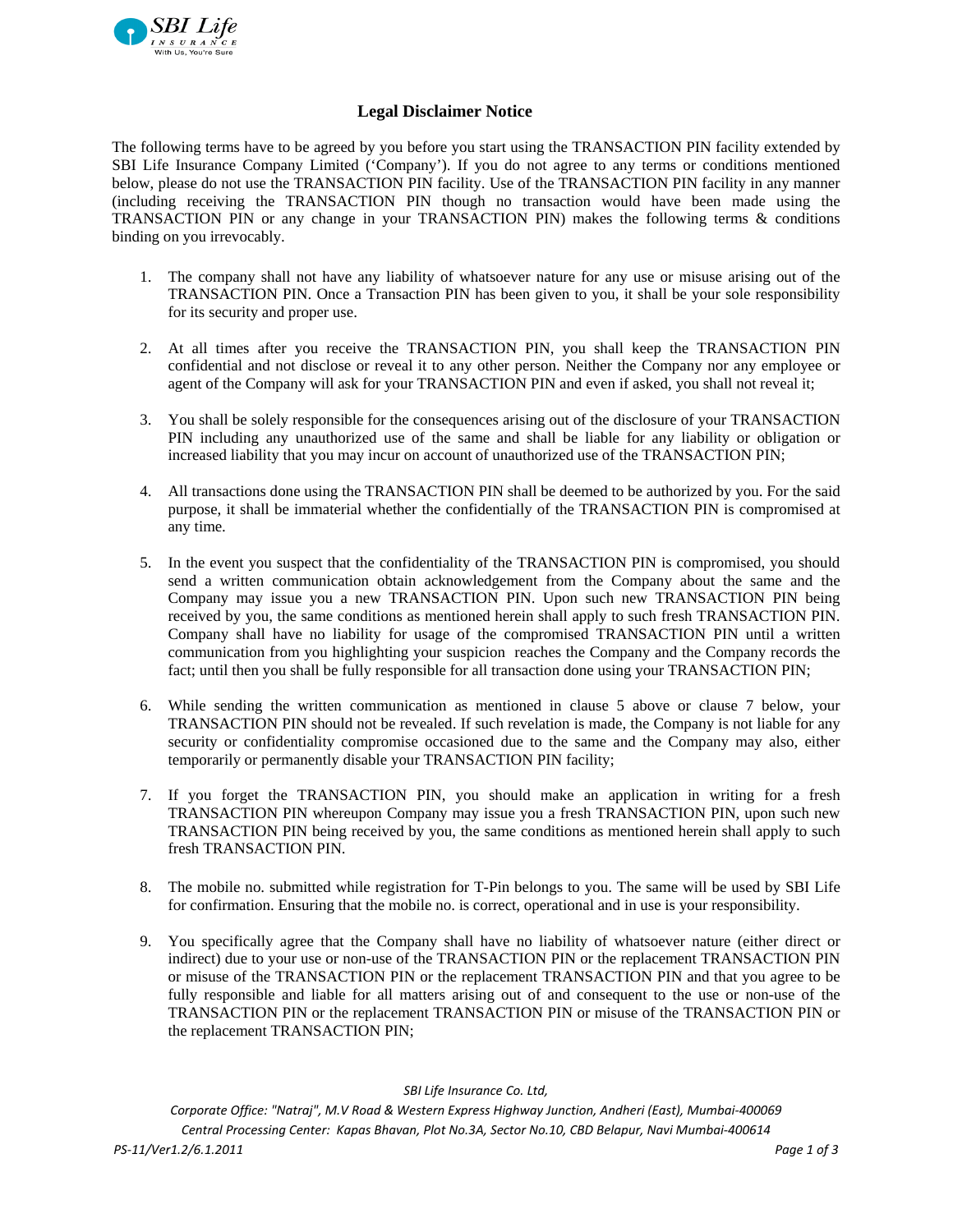- 10. These terms and conditions are in addition to and without prejudice to any other terms and conditions regarding the usage of this Website. However, nothing contained herein shall in any way alter, amend or modify any insurance policy document already issued to you or to be issued to you;
- 11. These terms and conditions are binding on you and wherever applicable, on your successors, executors, administrators, managers, beneficiaries, legal representatives and legal heirs also;
- 12. The Company may alter, amend or modify these terms at any time without notice and the same shall be binding upon you. The company may also withdraw the facility of TRANSACTION PIN at any time without notice and the Company shall have no liability of whatsoever nature in this connection;
- 13. Indian Law exclusively governs these terms and conditions and all matters related to the TRANSACTION PIN. All disputes shall be subject to the exclusive jurisdiction of the courts at Mumbai.

## **Acknowledgement**

I acknowledge and agree that I have read and understood the Legal Disclaimer notice and I agree to be bound by them.

| Signature: |  |  |
|------------|--|--|
|            |  |  |

Name: \_\_\_\_\_\_\_\_\_\_\_\_\_\_\_\_\_\_\_\_\_\_\_\_\_\_\_\_\_

Date: \_\_\_\_\_\_\_\_\_\_\_\_\_\_\_\_

Place: \_\_\_\_\_\_\_\_\_\_\_\_\_\_\_\_